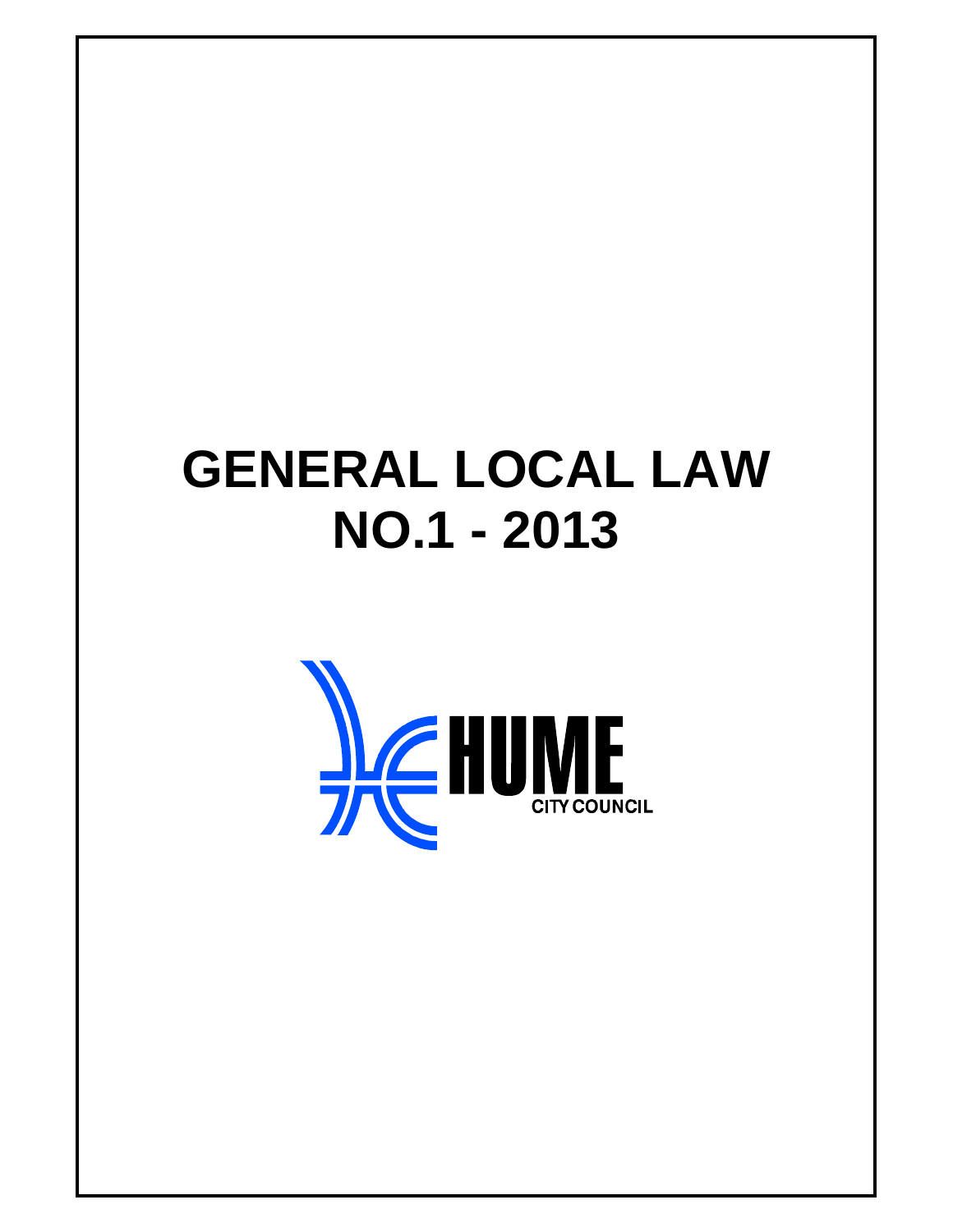## **HUME CITY COUNCIL GENERAL LOCAL LAW NO.1 - 2013**

## **CONTENTS**

| <b>PART</b> |             |  |  |  |  |
|-------------|-------------|--|--|--|--|
| 1.1         |             |  |  |  |  |
| 1.2         |             |  |  |  |  |
| 1.3         |             |  |  |  |  |
| 1.4         |             |  |  |  |  |
| 1.5         |             |  |  |  |  |
| 1.6         |             |  |  |  |  |
| 1.7<br>1.8  |             |  |  |  |  |
| 1.9         |             |  |  |  |  |
|             |             |  |  |  |  |
| <b>PART</b> |             |  |  |  |  |
| 2.1         |             |  |  |  |  |
| 2.2         |             |  |  |  |  |
| 2.3         |             |  |  |  |  |
| 2.4         |             |  |  |  |  |
| 2.5         |             |  |  |  |  |
| 2.6         |             |  |  |  |  |
| 2.7         |             |  |  |  |  |
| 2.8         |             |  |  |  |  |
| 2.9         |             |  |  |  |  |
| 2.10        |             |  |  |  |  |
| 2.11        |             |  |  |  |  |
|             |             |  |  |  |  |
|             |             |  |  |  |  |
|             |             |  |  |  |  |
|             |             |  |  |  |  |
| <b>PART</b> | 3 - AMENITY |  |  |  |  |
| 3.1         |             |  |  |  |  |
| 3.2         |             |  |  |  |  |
| 3.3         |             |  |  |  |  |
| 3.4         |             |  |  |  |  |
| 3.5         |             |  |  |  |  |
| 3.6         |             |  |  |  |  |
| 3.7         |             |  |  |  |  |
| 3.8         |             |  |  |  |  |
| 3.9         |             |  |  |  |  |
|             |             |  |  |  |  |
|             |             |  |  |  |  |
|             |             |  |  |  |  |
|             |             |  |  |  |  |
|             |             |  |  |  |  |
| <b>PART</b> |             |  |  |  |  |
| 4.1         |             |  |  |  |  |
| 4.2         |             |  |  |  |  |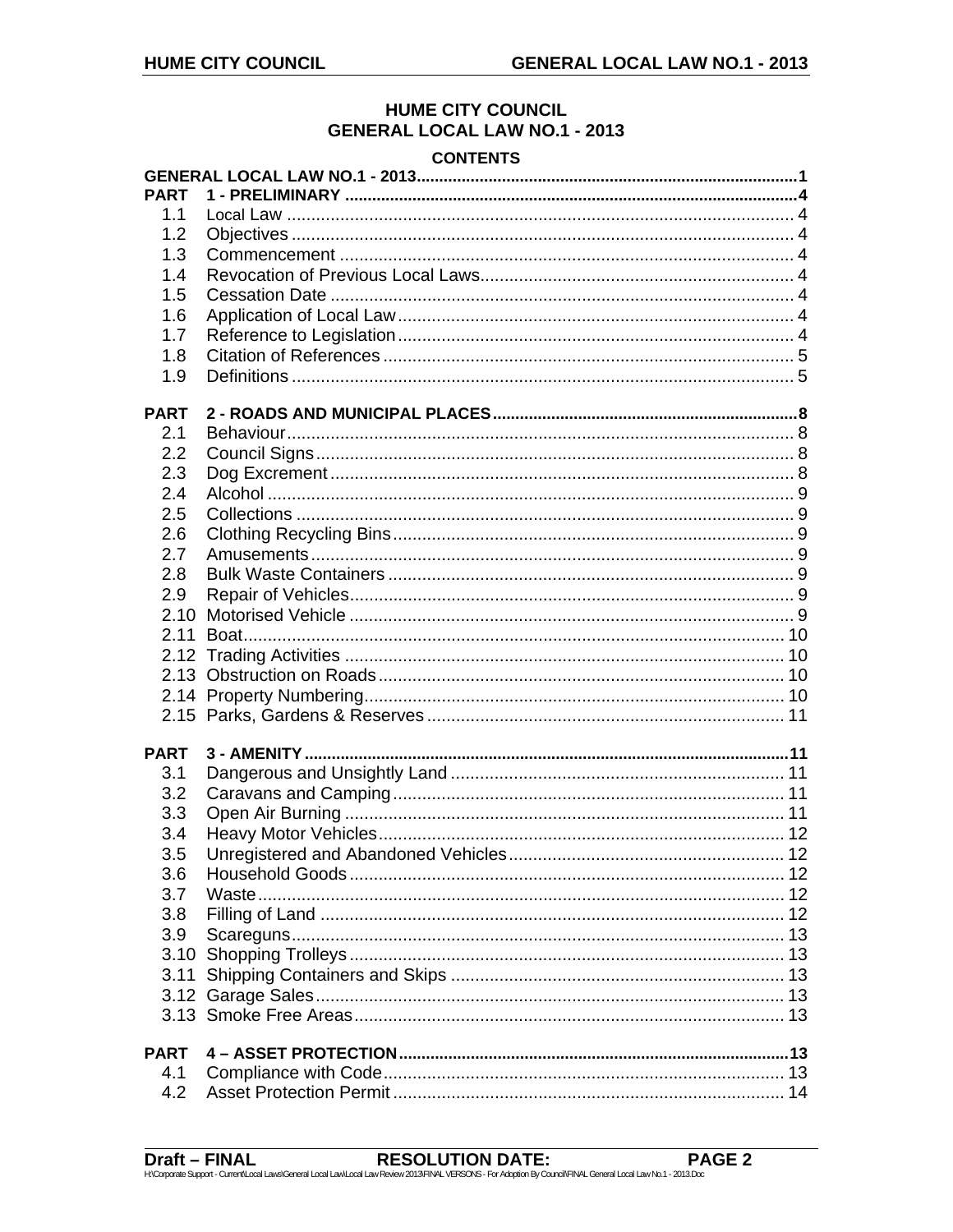| 5.1         |  |
|-------------|--|
| 5.2         |  |
| 5.3         |  |
| 5.4         |  |
| <b>PART</b> |  |
| 6.1         |  |
| 6.2         |  |
| 6.3         |  |
| 6.4         |  |
|             |  |
| 7.1         |  |
| 7.2         |  |
| 7.3         |  |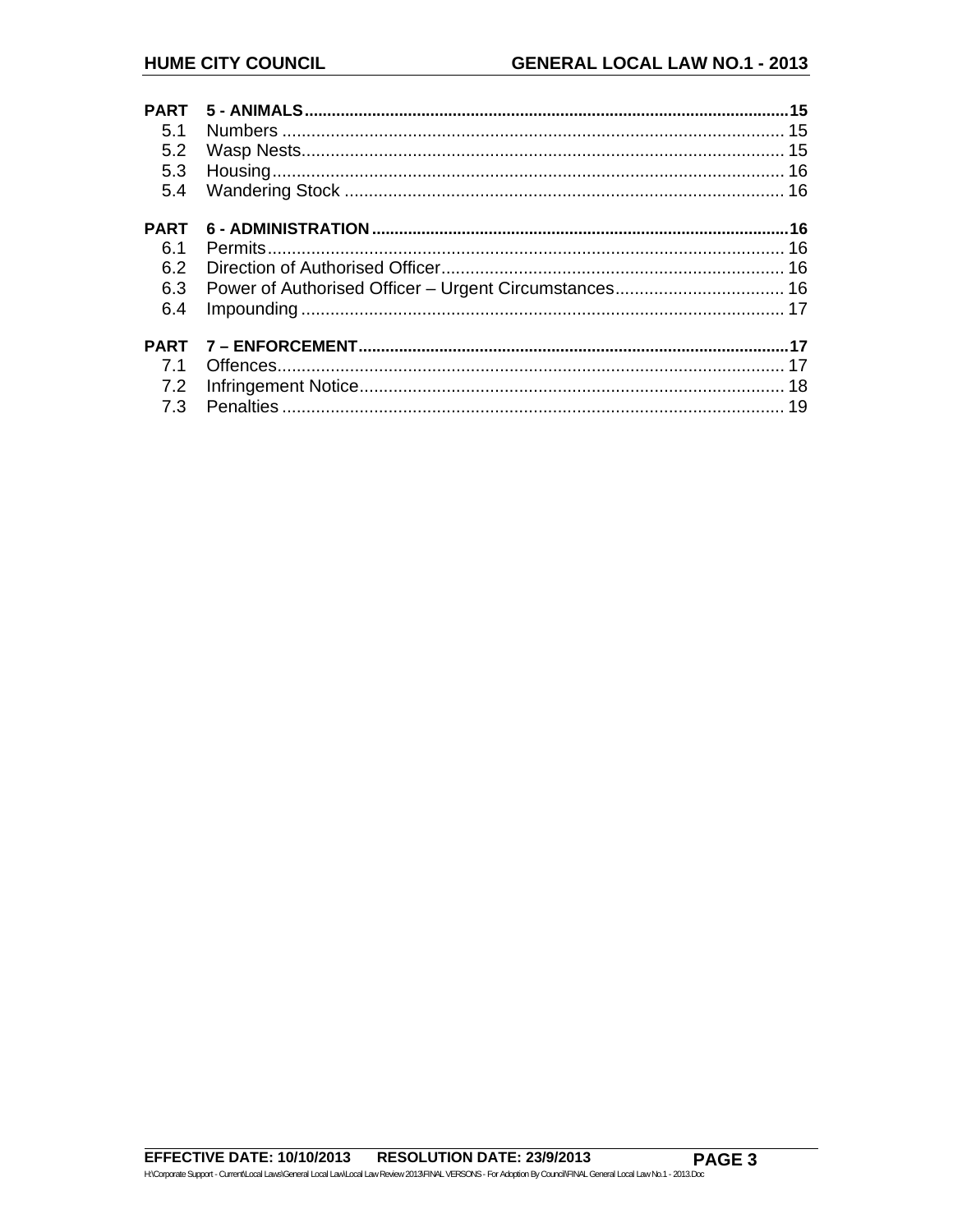#### **PART 1 - PRELIMINARY**

#### **1.1 Local Law**

This Local Law is made under:

- 1.1.1 Part 5 of the *Local Government Act* 1989; and
- 1.1.2 Section 42 of the *Domestic Animals Act* 1994

#### **1.2 Objectives**

The objectives of this Local Law are to provide for the –

- 1.2.1 peace, order and good government of the municipality;
- 1.2.2 safety and health of the municipality so that the community can enjoy a quality of life that meets its expectations;
- 1.2.3 safe and fair use and enjoyment of municipal places;
- 1.2.4 protection and enhancement of the amenity and environment of the municipality;
- 1.2.5 fair and reasonable use and enjoyment of private land; and
- 1.2.6 uniform and fair administration of this Local Law.

#### **1.3 Commencement**

This Local Law commences on 10 October 2013.

#### **1.4 Revocation of Previous Local Laws**

On the commencement of this Local Law, Council's General Local Law No.1 - 2004 (as amended on 27 September 2004) is revoked.

#### **1.5 Cessation Date**

Unless earlier revoked, this Local Law ceases to operate 10 years after it commences.

#### **1.6 Application of Local Law**

- 1.6.1 This Local Law applies throughout the municipality.
- 1.6.2 This Local Law does not apply where any act or thing otherwise prohibited is authorised by any Act, Rule, Regulation or Planning Scheme.

#### **1.7 Reference to Legislation or Code**

A reference to any legislation or incorporated code in this Local Law is taken to include reference to any successor legislation or incorporated code or the legislation or incorporated code as amended.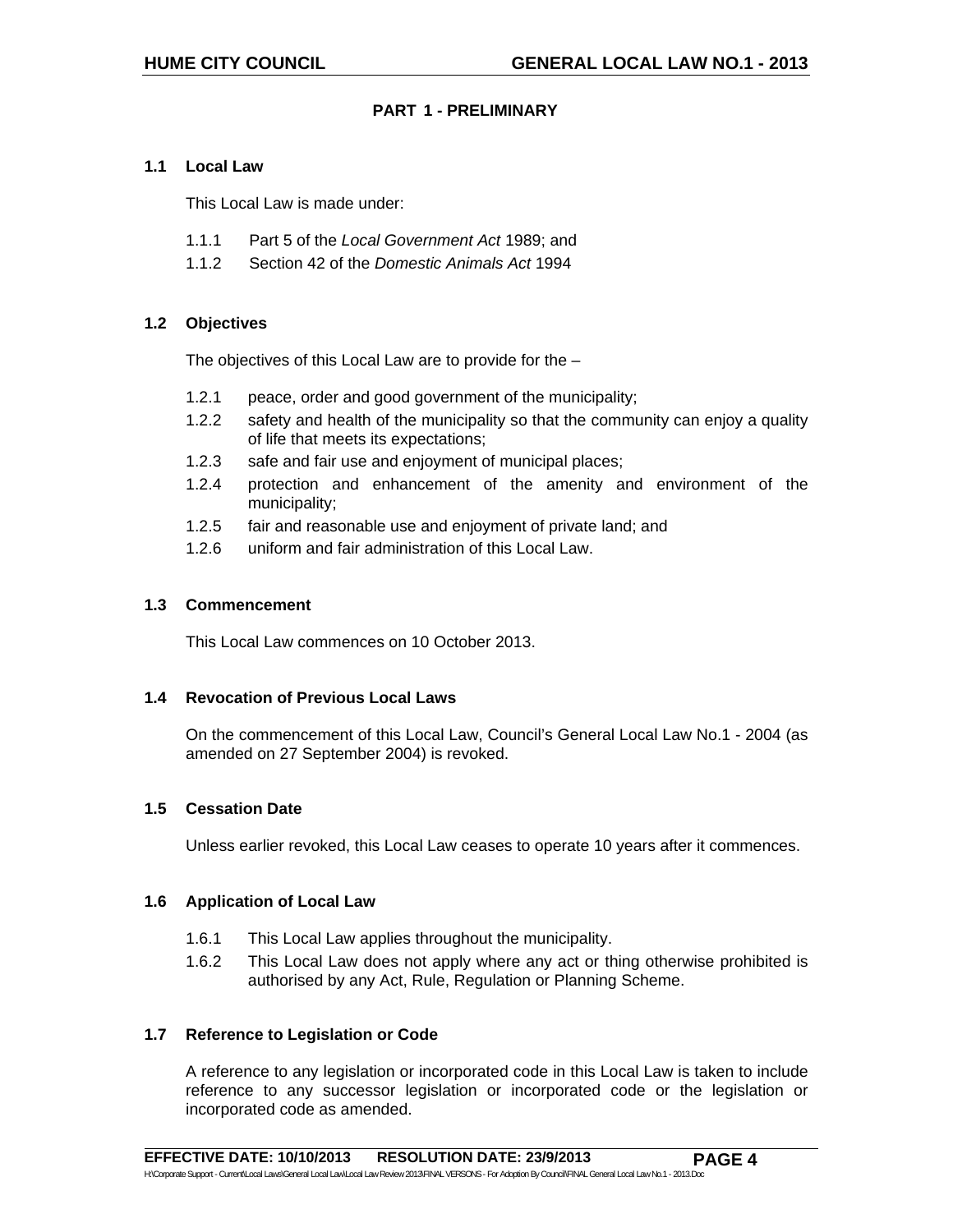#### **1.8 Citation of References**

Any reference in this Local Law or incorporated Codes to an incorrectly cited clause number in the Local Law or Codes, or any other error or omission, will not invalidate the Local Law or Codes.

#### **1.9 Definitions**

In this Local Law:

**"authorised officer"** means a person appointed by Council under section 224 of the *Local Government Act* 1989 and any registered member of the Victoria Police;

**"boat"** means any form of transportation on water however propelled or moved but does not include model craft or toy boats;

**"building site"** means any land on which building or excavation works are being, or are proposed to be, carried out;

**"building works"** means work for or in connection with the construction, renovation, alteration, demolition, relocation or removal of a building or any excavation works;

**"business zone"** means any of the business zones of the Hume Planning Scheme;

**"camping"** means the use of any tent, caravan or temporary structure for the purpose of accommodating people;

**"caravan"** means any structure on land used for residential purposes other than a building and includes a "vehicle" and "trailer" as defined in section 3 (1) of the *Road Safety Act* 1986, namely:

A **vehicle** is a conveyance that is designed to be propelled or drawn by any means, whether or not capable of being so propelled or drawn, and includes bicycle or other pedal-powered vehicle, trailer, tram-car and air-cushion vehicle but does not include railway locomotive or railway rolling stock.

A **trailer** is a vehicle that is built to be towed, or is towed, by a motor vehicle, but does not include a motor vehicle that is being towed.

**"Code"** means a set of procedures or rules as adopted by Council;

**"Council"** means Hume City Council;

**"garage sale"** means the non-commercial selling of second hand goods from private residential land.

**"household goods"** includes but is not limited to furniture, whitegoods, mattresses, televisions, computers and electrical equipment;

**"industrial zone"** means any of the industrial zones of the Hume Planning Scheme;

**"land"** means any land whether publicly or privately owned, and includes buildings and other structures temporarily or permanently fixed to the land;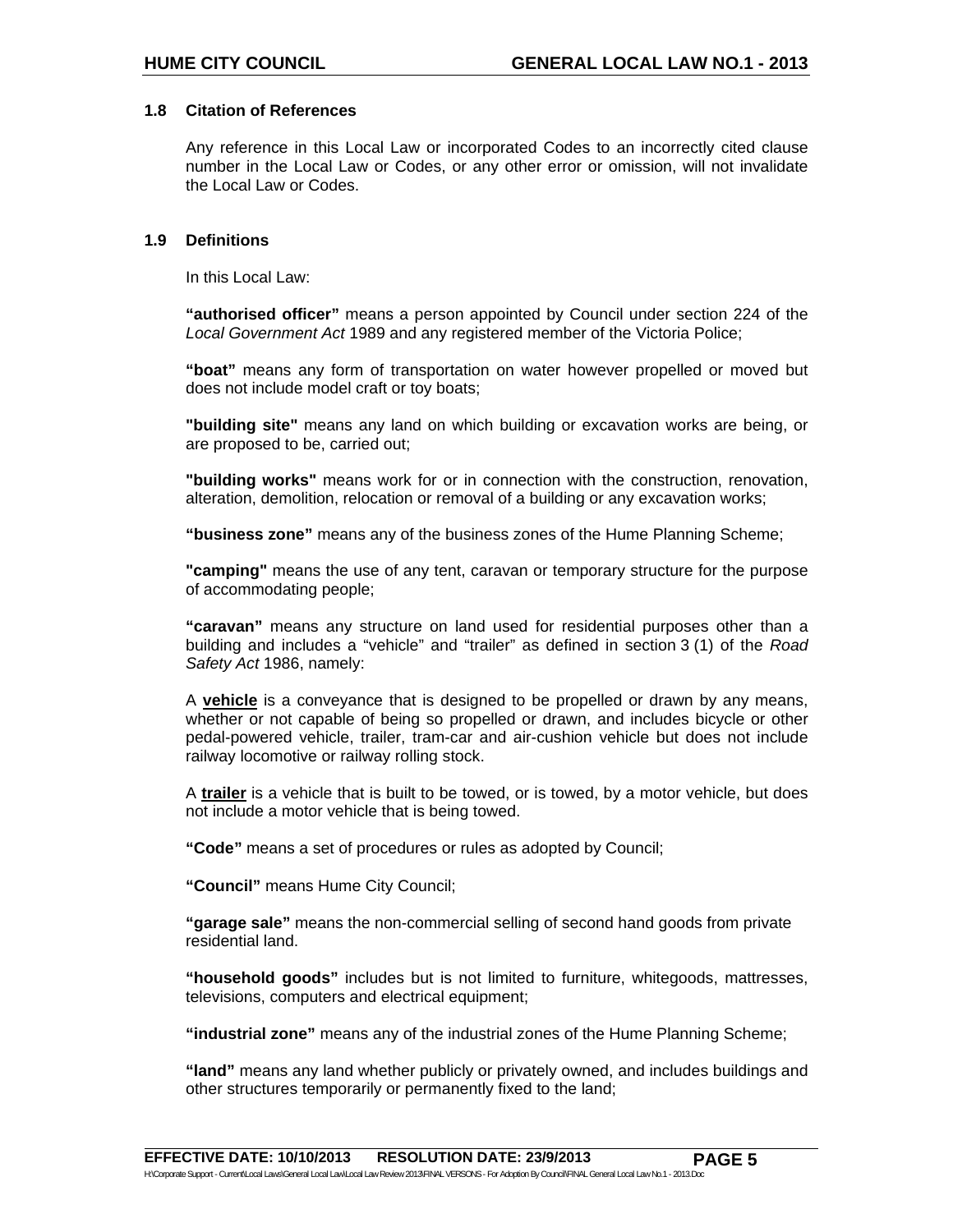**"livestock"** has the same meaning as in the *Impounding of Livestock Act 1994,*  namely an animal (including a bird) of any species used in connection with primary production or kept for recreational purposes other than a dog or a cat;

**"motorised recreational vehicle"** means any recreational vehicle powered by a motor or any other motorised vehicle being used for a recreational purpose;

**"municipal place"** means land which is owned, occupied or managed by Council including any lake or watercourse on that land, but excluding a road and a public place;

**"municipality"** means the municipal district of Council;

**"noxious weed"** has the same meaning as in the *Catchment and Land Protection Act* 1994;

**"penalty unit"** has the same meaning as in section 110 of the *Sentencing Act* 1991;

**"person in charge"** means, in Part 4 of this Local Law, any and each of the following persons:

- 1.9.1 a person in charge of a building site or land where there is the carrying out of building works;
- 1.9.2 a person who carries out or causes the carrying out of any building works on any land;
- 1.9.3 the builder named in any building permit for the building works;
- 1.9.4 where the builder in sub-paragraph 1.9.3 above is a corporation, each director of the corporation and the registered building practitioner responsible for the building works; and
- 1.9.5 the owner of the land on which the building works are being carried out or on which the building site is situated.

**"pest animal"** has the same meaning as in the *Catchment and Land Protection Act* 1994;

**"poultry"** excludes a rooster;

**"premises"** includes the whole or part of any land, building or any building under construction;

**"public place"** has the same meaning as in the *Summary Offences Act* 1966, namely:

- 1.9.6 any public highway road, street, bridge, footway, footpath, court, alley, passage;
- 1.9.7 thoroughfare notwithstanding that it may be formed on private property;
- 1.9.8 any park, garden, reserve or other place of public recreation or resort;
- 1.9.9 any railway station platform or carriage;
- 1.9.10 any wharf, pier or jetty;
- 1.9.11 any passenger ship or boat plying for hire;
- 1.9.12 any public vehicle plying for hire;
- 1.9.13 any church or chapel open to the public or any other building where divine service is being publicly held;
- 1.9.14 any State school or the land or premises in connection therewith;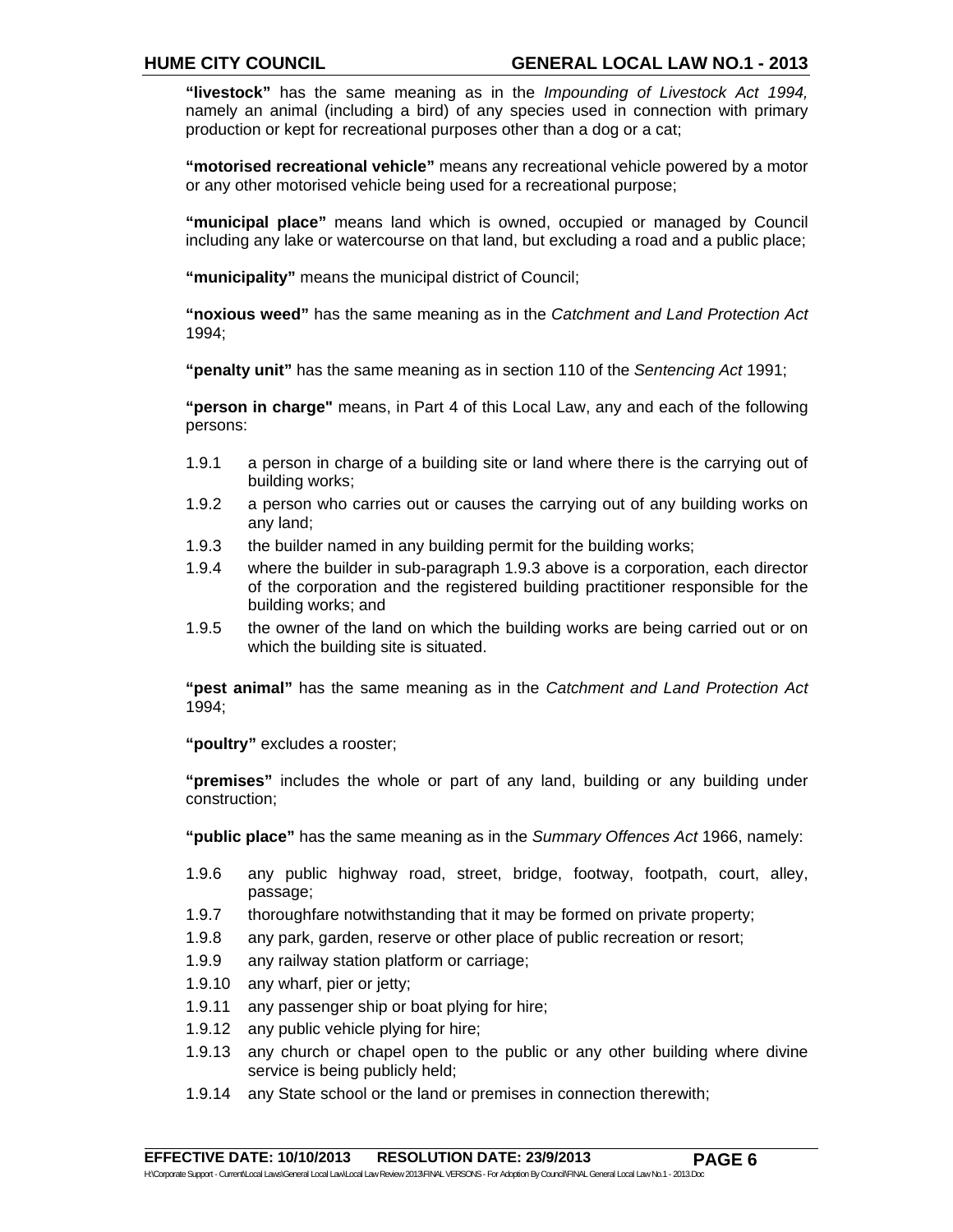- 1.9.15 any public hall, theatre or room while members of the public are in attendance at, or are assembling for or departing from, a public entertainment or meeting therein;
- 1.9.16 any market;
- 1.9.17 any auction room or mart or place while a sale by auction is there proceeding;
- 1.9.18 any licensed premises or authorised premises within the meaning of the *Liquor Control Reform Act* 1998*;*
- 1.9.19 any race-course, cricket ground, football ground or other such place while members of the public are present or are permitted to have access thereto whether with or without payment for admission;
- 1.9.20 any place of public resort;
- 1.9.21 any open place to which the public whether upon or without payment for admittance have or are permitted to have access; or
- 1.9.22 any public place within the meaning of the words "public place" whether by virtue of the *Summary Offences Act* 1966 or otherwise;

**"refrigerator"** includes an ice chest, an ice box, a trunk, a chest, and any other similar article;

**"road"** has the same meaning as in the *Local Government Act 1989,* namely:

- 1.9.23 a street;
- 1.9.24 a right of way;
- 1.9.25 any land reserved or proclaimed as a street or road under the *Crown Land (Reserves) Act* 1978 or the *Land Act* 1958;
- 1.9.26 a public road under the *Road Management Act* 2004;
- 1.9.27 a passage;
- 1.9.28 a cul de sac;
- 1.9.29 a by-pass;
- 1.9.30 a bridge or ford;
- 1.9.31 a footpath, bicycle path or nature strip; and
- 1.9.32 any culvert or kerbing or other land or works forming part of the road.

**"roadside deliveries"** means the placing of letter boxes or cluster of letter boxes in convenient locations on the roadside to allow for easy accessibility for mail delivery in rural and remote areas in accordance with Australian Post Corporation standards and procedures.

#### "**smoke**" means to:

- 1.9.33 smoke, hold or otherwise have control over an ignited tobacco product; or
- 1.9.34 light a tobacco product;

#### "**smoke free area**" means an area:

- 1.9.35 prescribed by Council resolution as being an area where smoking is prohibited;
- 1.9.36 which has appropriate signage in place; and
- 1.9.37 a map of which is available on Council's website;

"**tobacco product**" has the same meaning as in the *Tobacco Act* 1987;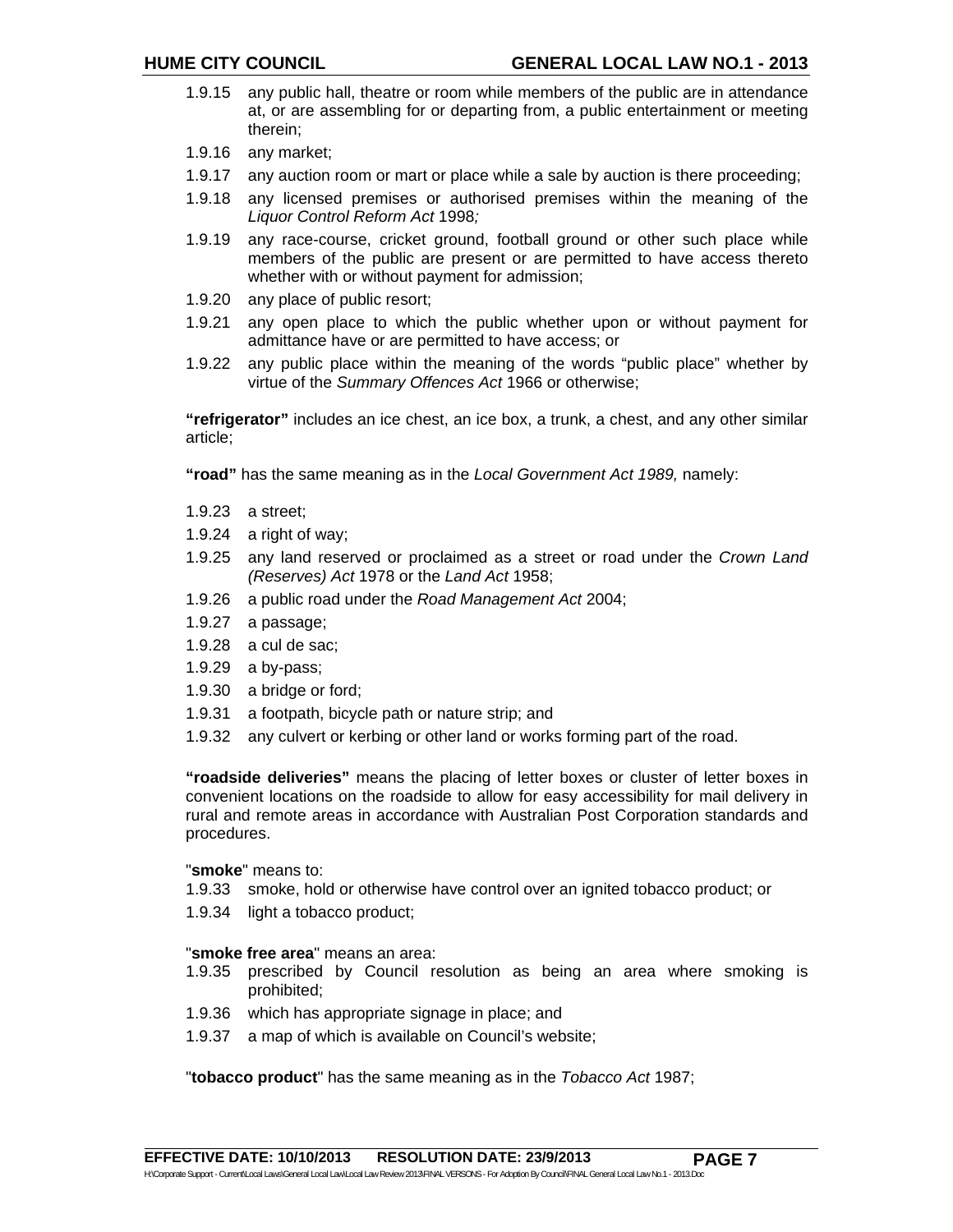**"unsightly land"** means land which is visually repugnant, including land which contains one or more of the following things or features or similar things or features:

- 1.9.38 unconstrained rubbish, such as paper, cardboard, styrene pieces, plastic bags, plastics, rags, second-hand containers, or household refuse;
- 1.9.39 second-hand timber or second-hand building materials;
- 1.9.40 discarded, rejected, unwanted, surplus or abandoned solid or liquid materials;
- 1.9.41 graffiti on exterior walls or fences;
- 1.9.42 overhanging vegetation which has not been cut back to the property line and to a height of 3 metres;
- 1.9.43 grass and weeds longer than 100 millimetres on land that is 4,000 square metres or less;
- 1.9.44 more than three unregistered, unroadworthy, disassembled, incomplete or deteriorated vehicles;
- 1.9.45 machinery or vehicle parts which has been stored on the land for more than 60 days out of 90 days in total and which constitutes a detriment to the appearance of the surrounding area;
- 1.9.46 flammable material, solid or liquid likely to assist the spread of fire or constitute a fire hazard; or
- 1.9.47 anything being built which is left incomplete and constitutes a detriment to the appearance of the surrounding area.

#### **PART 2 - ROADS AND MUNICIPAL PLACES**

#### **2.1 Behaviour**

A person must not in a municipal place, or public place or on a road behave in a manner that:

- 2.1.1 interferes with the conduct of business or the quiet enjoyment of any person who might reasonably be expected to be using that property or place, or who may be in the precincts of that property or place; or
- 2.1.2 endangers or is likely to endanger health, life or property.

## **2.2 Council Signs**

A person must comply with any sign erected in a municipal place or on a road by Council.

#### **2.3 Dog Excrement**

- 2.3.1 A person in charge of a dog in a municipal place or on a road must:
	- (a) not permit the excrement of the dog to remain on or in that municipal place or road; and
	- (b) carry a device suitable for the picking up and cleaning up of any excrement that may be deposited by the dog.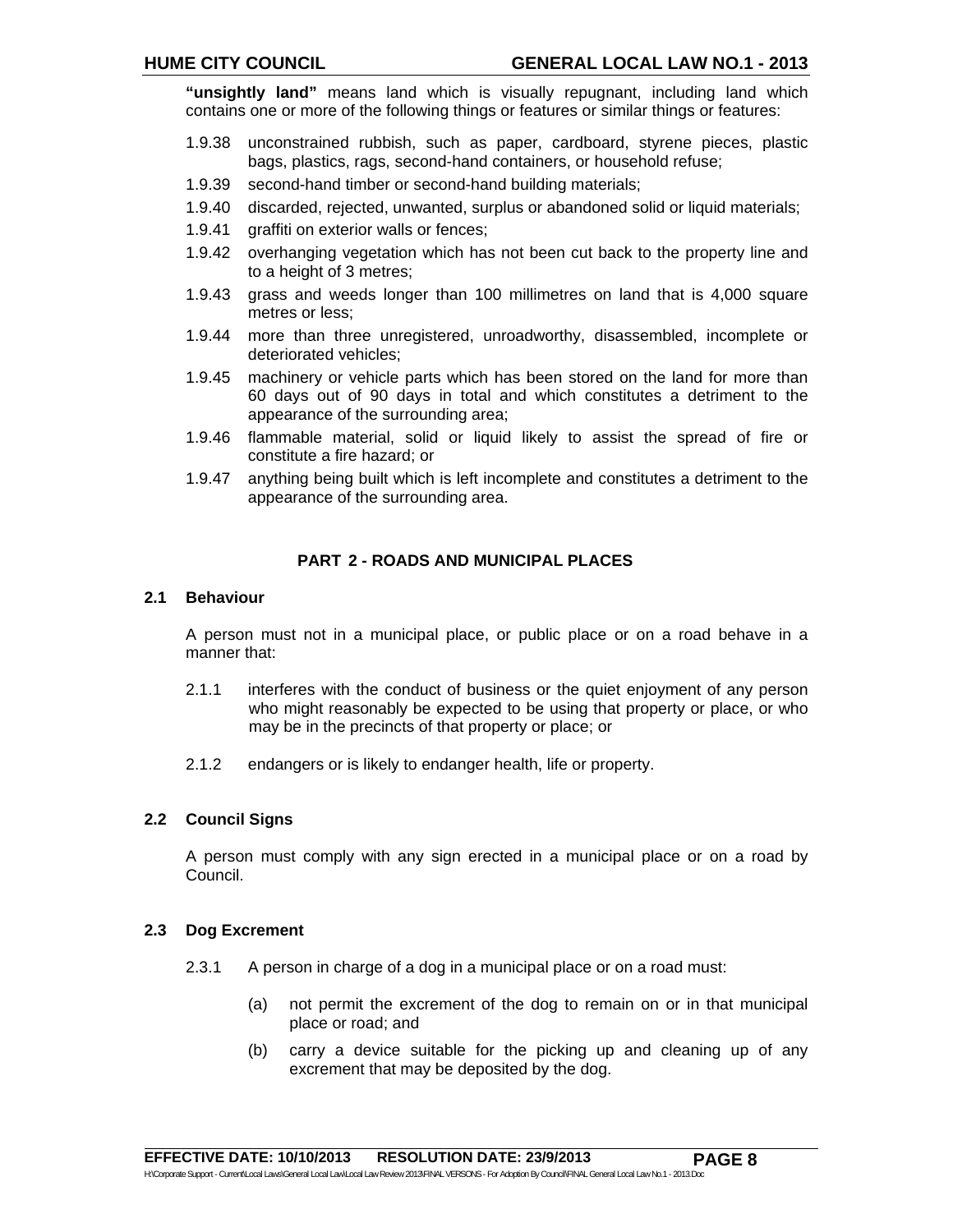#### **2.4 Alcohol**

Unless otherwise authorised by Council a person must not consume, or have in his or her possession in an unsealed container, any alcohol on a road or in a municipal place or public place.

#### **2.5 Collections**

Without a permit a person must not solicit or collect any gifts or subscriptions on any road, in any municipal place, or from house to house adjacent to a road.

#### **2.6 Clothing Recycling Bins**

- 2.6.1 Without a permit a person must not place a clothing recycling bin in a municipal place or on a road.
- 2.6.2 A person applying for a permit under clause 2.6.1 must comply with Council's Clothing Recycle Bins Code of Practice.
- 2.6.3 Council's Clothing Recycle Bins Code of Practice is incorporated into this Local Law.

#### **2.7 Amusements**

Without a permit a person must not establish or operate any amusement, circus, carnival or fair in a municipal place.

#### **2.8 Bulk Waste Containers**

Without a permit a person must not place a skip or bulk waste container on a road.

#### **2.9 Repair of Vehicles**

- 2.9.1 Without a permit a person must not do any work to a motor vehicle or trailer on a road, except to enable the motor vehicle or trailer to be removed from the road within 48 hours.
- 2.9.2 A person must not do any work to a motor vehicle or trailer in a municipal place.

#### **2.10 Motorised Vehicle**

Without a permit a person must not use or allow the use of any motor vehicle or motorised recreational vehicle in a municipal place in a manner likely to adversely affect the comfort, convenience or health of any other person or animal.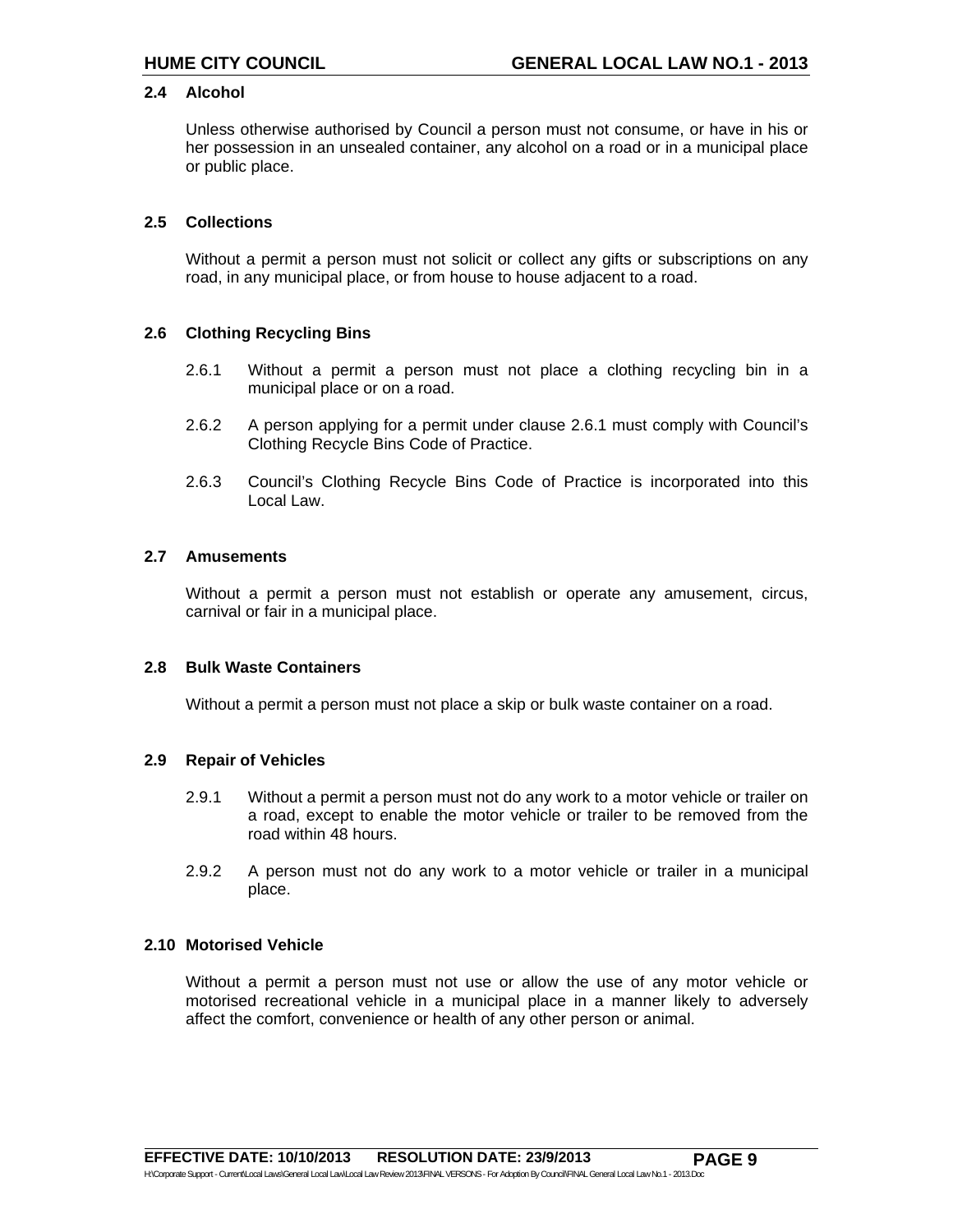#### **2.11 Boat**

A person must not use a:

2.11.1 boat or vessel; or

2.11.2 toy boat or model craft

in a municipal place to interfere with or cause detriment to any person, animal or property.

#### **2.12 Trading Activities**

2.12.1 Without a permit a person must not on a road or in a municipal place–

- (a) busk;
- (b) place any advertising sign;
- (c) display any goods;
- (d) distribute any handbills or any other unsolicited material;
- (e) place any outdoor eating furniture or associated facilities;
- (f) place any structure for the purpose of selling or offering to sell any goods or services; or
- (g) sell, spruik or offer for sale any goods or services, or do so from land adjoining a road or Council land.
- 2.12.2 Despite sub-clause 2.12.1(b), a person may erect a sign advertising a garage sale provided that such sign complies with Council's Garage Sale Code of Practice.

#### **2.13 Obstruction on roads**

2.13.1 Without a permit a person must not plant, place or leave an object or structure (including a plant) on a road so as to cause an obstruction to the road.

#### **2.14 Property Numbering**

- 2.14.1 A person must not:
	- (a) number;
	- (b) display a number in respect of; or
	- (c) use a number to identify

premises unless the number has been allocated to the premises or approved for use in relation to the premises by Council.

- 2.14.2 If Council has allocated a number to premises the owner or occupier of the premises must ensure that only that allocated number is displayed or used to identify the premises.
- 2.14.3 Any number allocated must be able to be clearly read from the road to which the number has been allocated, immediately adjacent to the front boundary of the property.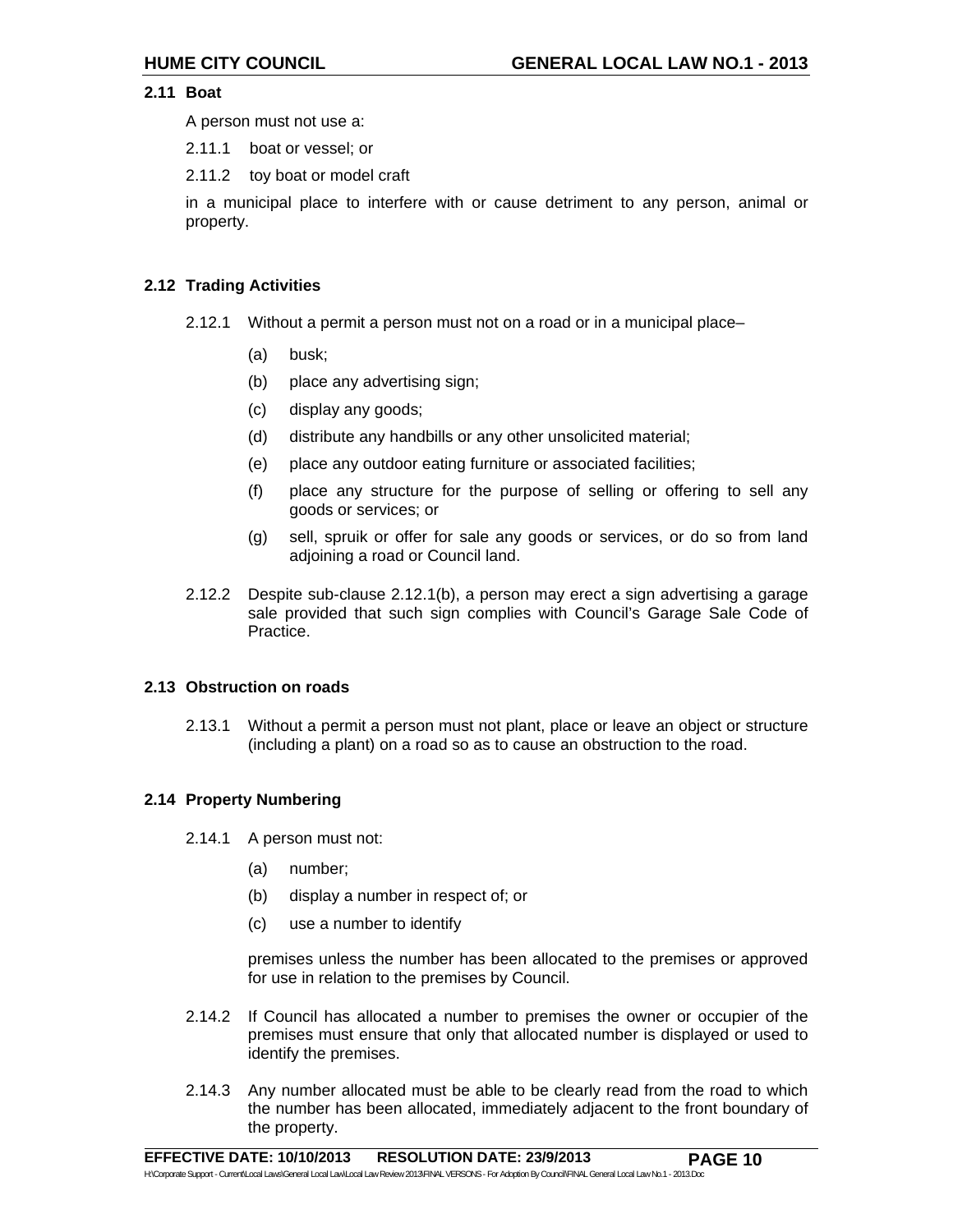#### **2.15 Parks, Gardens & Reserves**

- 2.15.1 Except where a person is employed by a service authority or by Council and is acting in the course of his or her employment, a person must not, without a permit, drive or park a motor vehicle on or in any park, garden or reserve which is owned or managed by Council.
- 2.15.2 A person must not without written consent from Council:
	- (a) place any structure, device or hoarding for the exhibition of an advertisement or place any advertisement for exhibition on, in or over any park, garden or reserve which is owned or managed by Council; or
	- (b) place any sign or bill on or over a tree or other object or infrastructure within a park, garden or reserve which is owned or managed by Council.

#### **PART 3 - AMENITY**

#### **3.1 Dangerous and Unsightly Land**

An owner or occupier of land must not allow the land:

- 3.1.1 to constitute a danger to health or property;
- 3.1.2 to constitute unsightly land or be detrimental to the general amenity of the neighbourhood, without a permit to do so; or
- 3.1.3 to be a haven for noxious weeds or pest animals.

#### **3.2 Caravans and Camping**

- 3.2.1 Without a permit a person must not camp in or occupy a caravan unless in a registered caravan park or camping area.
- 3.2.2 Without a permit an owner or occupier of land must not cause or allow camping on that land.
- 3.2.3 Council may from time to time exempt any person or class of persons or all persons during any specified time from the need to obtain a permit under subclause 3.2.1 or 3.2.2.

#### **3.3 Open Air Burning**

- 3.3.1 Without a permit a person must not light a fire in the open air on land which is less than 2 hectares in area, unless the fire is lit to use:
	- (a) a barbecue for the purpose of cooking food providing the activity does not cause a nuisance to any person; or
	- (b) a trade tool for its designed purpose.
- 3.3.2 Nothing in sub-clause 3.3.1 applies to land which is "farm land" within the meaning of the *Valuation of the Land Act* 1960.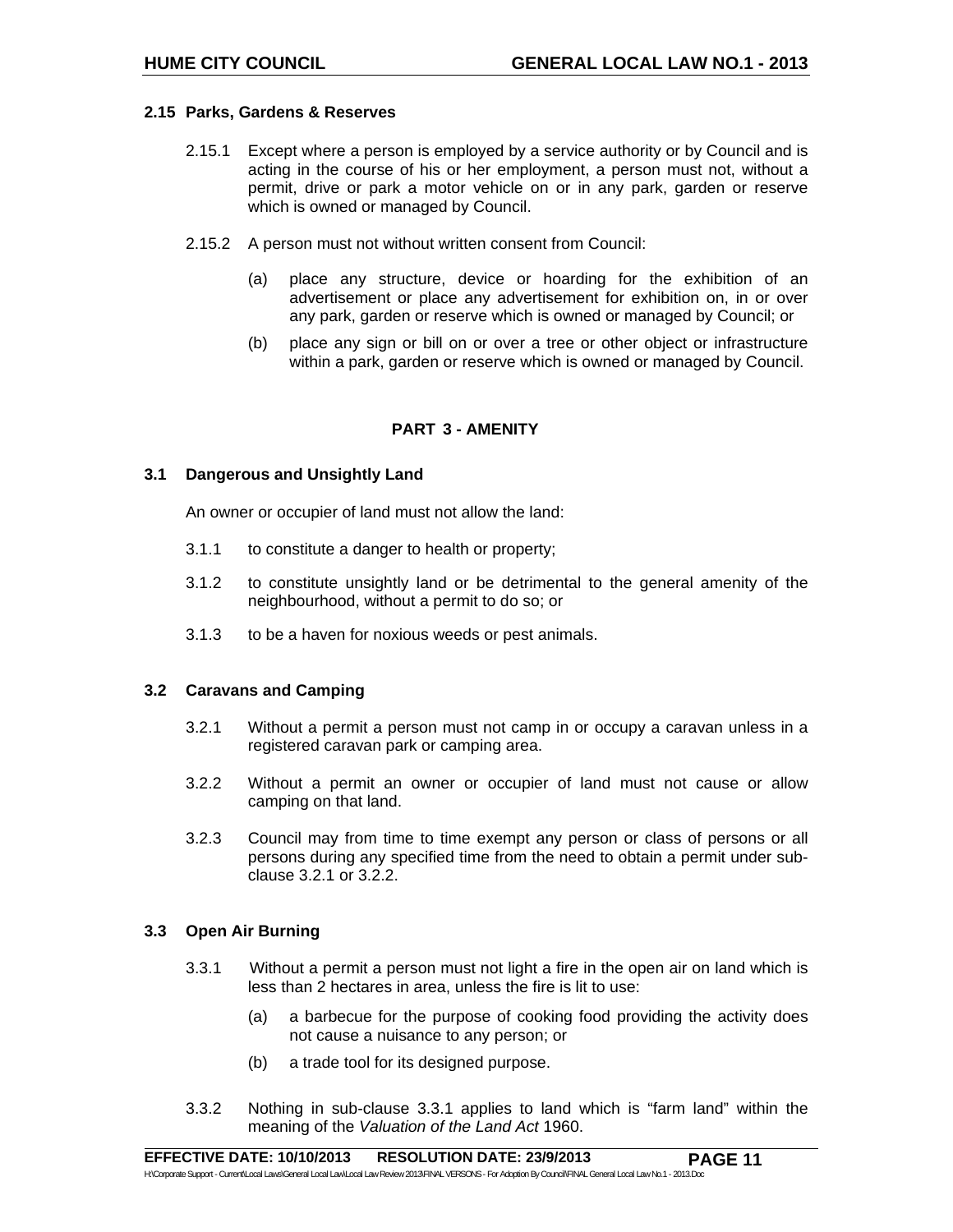- 3.3.3 A person must not place or use an incinerator on any land.
- 3.3.4 A person must not burn any object or material so as to cause a nuisance to another person.
- 3.3.5 A person must not light a fire in the open air on a declared smog alert day.

#### **3.4 Heavy Motor Vehicles**

- 3.4.1 Without a permit an owner or occupier of land must not, within 50 metres of any dwelling on the adjoining land, keep, dismantle, repair or paint on the land which he or she owns or occupies a motor vehicle that weighs more than 4.5 tonnes.
- 3.4.2 Where a person applies for a permit under sub-clause 3.4.1, Council will notify and consider the views of the owners or occupiers of land adjoining that person's land, and any other owners or occupiers of land whom Council or an authorised officer considers appropriate, prior to deciding whether to grant a permit.

#### **3.5 Unregistered and Abandoned Vehicles**

A person must not leave an unregistered motor vehicle or abandon a motor vehicle in a municipal place or on any road or in any parking area under the control of Council.

#### **3.6 Household Goods**

- 3.6.1 Unless otherwise authorised by Council a person must not place disused household goods on any road or in a municipal place.
- 3.6.2 A person must not place a disused refrigerator on any road or in a municipal place without first removing from it every door, lid, and lock, and otherwise rendering it incapable of being closed.

#### **3.7 Waste**

- 3.7.1 The owner or occupier of any land to which Council provides a service for the removal of rubbish or organic or recyclable materials must comply with Council's Domestic Waste Collection Code.
- 3.7.2 Council's Domestic Waste Collection Code is incorporated in this Local Law.

#### **3.8 Filling of Land**

Without a permit a person must not place earth or any other fill material on any land except where such filling is:

3.8.1 approved in accordance with a building permit under the *Building Act* 1993*;*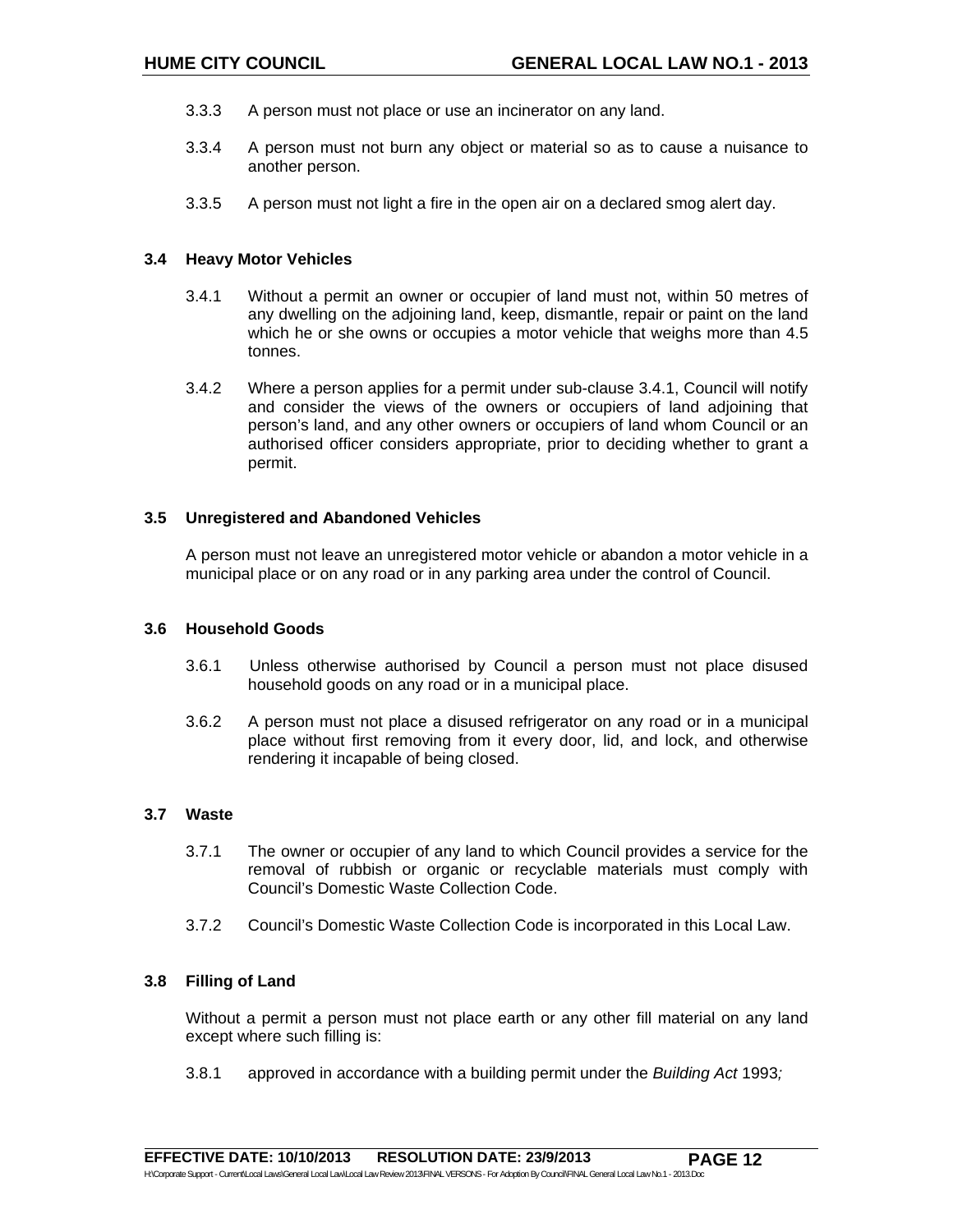- 3.8.2 approved in accordance with a planning permit under the *Planning and Environment Act* 1987;
- 3.8.3 approved in accordance with a requirement of the *Environment Protection Act* 1970; or
- 3.8.4 topsoil, screenings or other material used for residential domestic purposes in the construction of residential gardens and which comply with the relevant standards as approved by Standards Australia.

#### **3.9 Scareguns**

- 3.9.1 A person must not use or allow the use of a scaregun except in accordance with Council's Scareguns Code of Practice.
- 3.9.2 Council's Scareguns Code of Practice is incorporated into this Local Law.

#### **3.10 Shopping Trolleys**

A person must not leave or abandon any shopping trolley in a municipal place or on a road.

#### **3.11 Shipping Containers and Skips**

Other than in a business zone or industrial zone, an owner or occupier of land must not, without a permit, allow a shipping or other similar transport container or waste skip to be placed or kept on the land.

#### **3.12 Garage Sales**

- 3.12.1 An occupier of a residential property on which a garage sale is being conducted, and any organisation responsible for the conducting of a garage sale, must comply with Council's Garage Sale Code of Practice.
- 3.12.2 Council's Garage Sale Code of Practice is incorporated into this Local Law.

#### **3.13 Smoke Free Areas**

A person must not smoke in a smoke free area.

#### **PART 4 – ASSET PROTECTION**

#### **4.1 Compliance with Code**

- 4.1.1 The person in charge must, in respect of building works or a building site, comply and ensure compliance with Council's Building and Works Code of Practice.
- 4.1.2 Council's Building and Works Code of Practice is incorporated into this Local Law.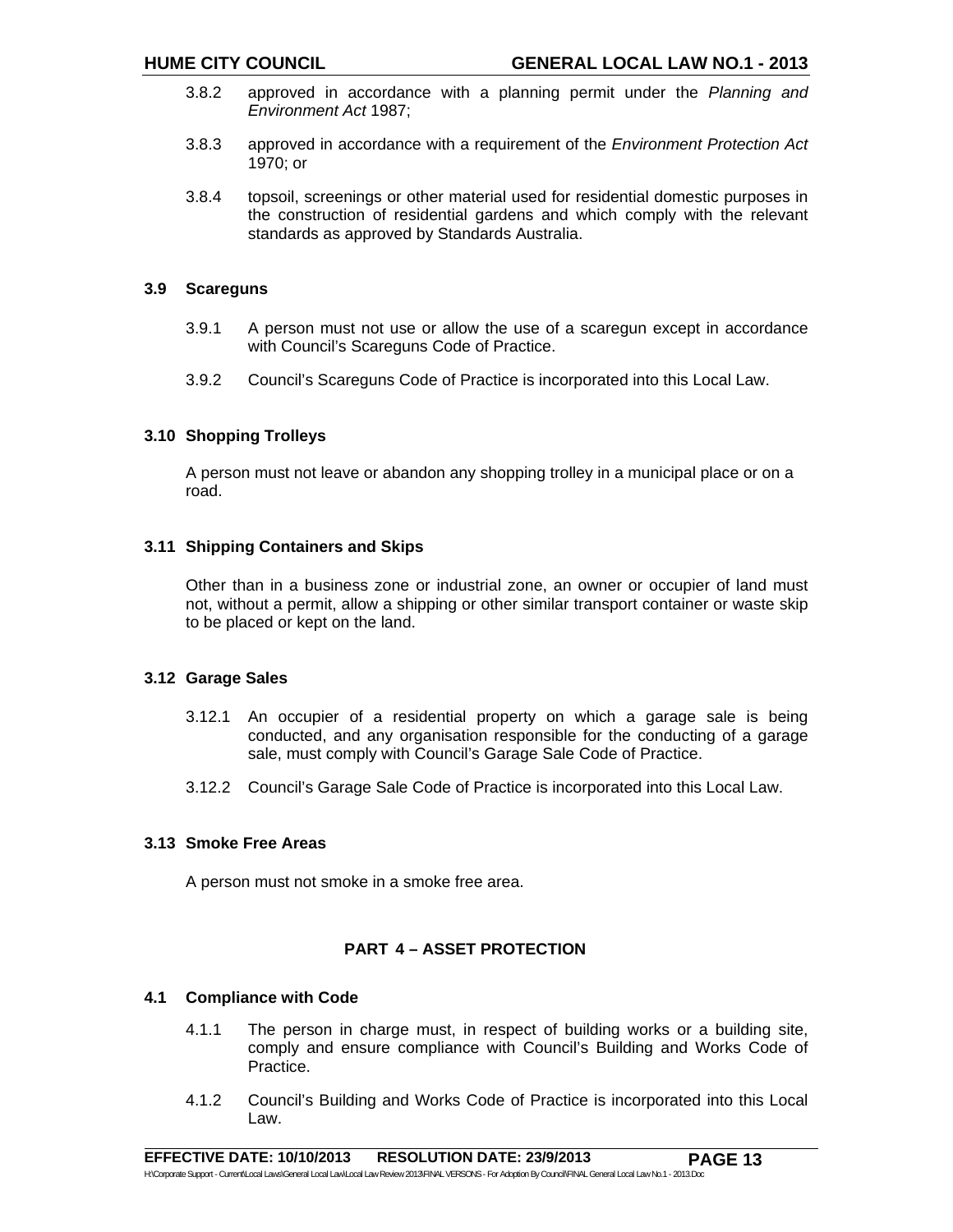#### **4.2 Asset Protection Permit**

- 4.2.1 The person in charge must not cause or allow:
	- (a) entry to a building site with a motor vehicle having a gross weight exceeding two tonnes; or
	- (b) a road to be occupied for the carrying out of any works in association with building works or a building site;
	- (c) the connection of land to a storm water drain;
	- (d) the opening, alteration or repair of a road in association with building works or a building site;
	- (e) the opening, alteration or repair of a drain in association with building works or a building site;
	- (f) vehicular access to a building site from a point other than a vehicle crossing;
	- (g) the use of any land adjoining or within proximity of a building site for the purpose of storing materials or equipment associated with building works or a building site;
	- (h) the carrying out of building works associated with the construction, extension or demolition of any dwelling ,factory, office, warehouse, inground swimming pool or health care, educational or public building at a cost of more than \$20,000

unless an Asset Protection Permit has been issued and is current.

- 4.2.2 An application for an Asset Protection Permit must
	- (a) be in or to the effect of Schedule 1;
	- (b) be accompanied by such fee as is fixed by Council;
	- (c) include a statement from the person in charge about the location and the extent of any pre-existing damage to public infrastructure assets adjacent to the building site; and
	- (d) be lodged with Council prior to commencement of doing the thing for which the Asset Protection Permit is necessary.
- 4.2.3 Any Asset Protection Permit issued by Council:
	- (a) may be issued subject to conditions; and
	- (b) will not be operative until the applicant for the Asset Protection Permit has paid such permit fee as is fixed by Council.
- 4.2.4 A person to whom an Asset Protection Permit has been issued must comply with any conditions contained in that Asset Protection Permit.
- 4.2.5 Council may exempt any person from one or more of the obligations imposed by this Part subject to such conditions it considers appropriate.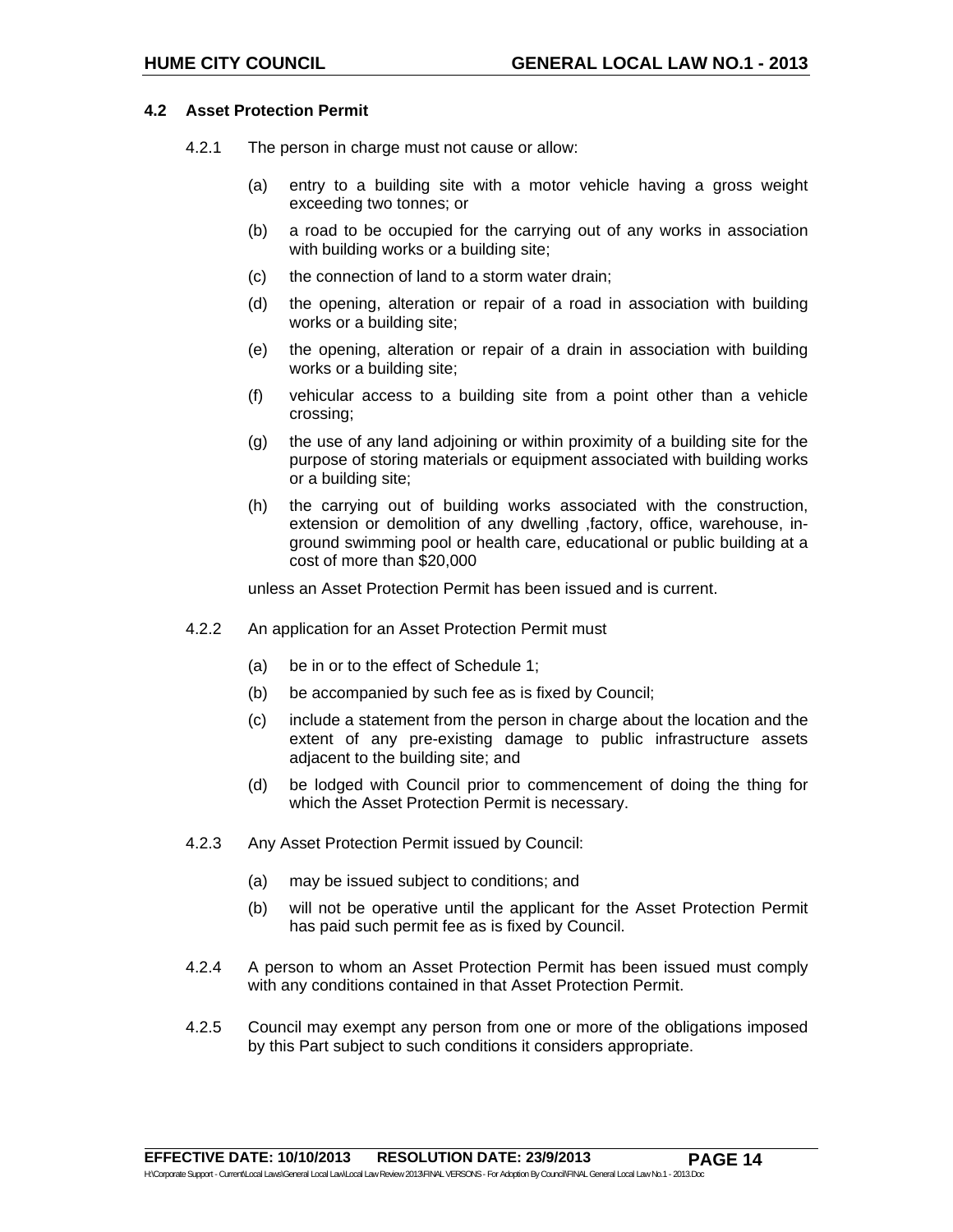#### **PART 5 - ANIMALS**

#### **5.1 Numbers**

- 5.1.1 Without a permit an owner or occupier of land of less than 4,000 square metres in area and situated in a residential area must not keep more than:
	- (a) 2 dogs over 3 months old;
	- (b) 2 cats over 3 months old;
	- (c) 5 guinea pigs;
	- (d) 5 rabbits;
	- (e) 5 ferrets;
	- (f) 5 head of poultry;
	- (g) 6 pigeons, unless they are members of a pigeon racing or similar club approved by the Council, in which case the maximum number permitted to be kept is 60; or
	- (h) 20 other caged birds.
- 5.1.2 No permit will be issued for the keeping of goats, sheep, pigs, horses or farm animals on any land less than 4,000 square metres or any animal (with the exception of caged birds) not listed in sub-clause 5.1.1 and not otherwise permitted under this Local Law.
- 5.1.3 Without a permit a person must not keep in any flat or unit more than:
	- (a) 1 dog over 3 months old;
	- (b) 1 cat over 3 months old; or
	- (c) more than 5 caged birds.
- 5.1.4 Where a person applies for a permit under sub-clause 5.1.1, 5.1.2 or 5.1.3, Council will notify and consider the views of the owners or occupiers of land adjoining that person's land, and any other owners or occupiers of land whom Council or an authorised officer considers appropriate prior to deciding whether to grant a permit.
- 5.1.5 Where a person applies for a permit under sub-clause 5.1.1 or 5.1.2, he or she must ensure that dogs and cats listed on the permit application are desexed before a permit will be considered or granted.
- 5.1.6 Sub-clause 5.1.5 does not apply if the owner is registered to an applicable animal association or the animal cannot be desexed due to health reasons verified by a veterinary certificate.

#### **5.2 Wasp Nests**

An owner or occupier of land must remove any wasp nests on becoming aware of their existence on the land.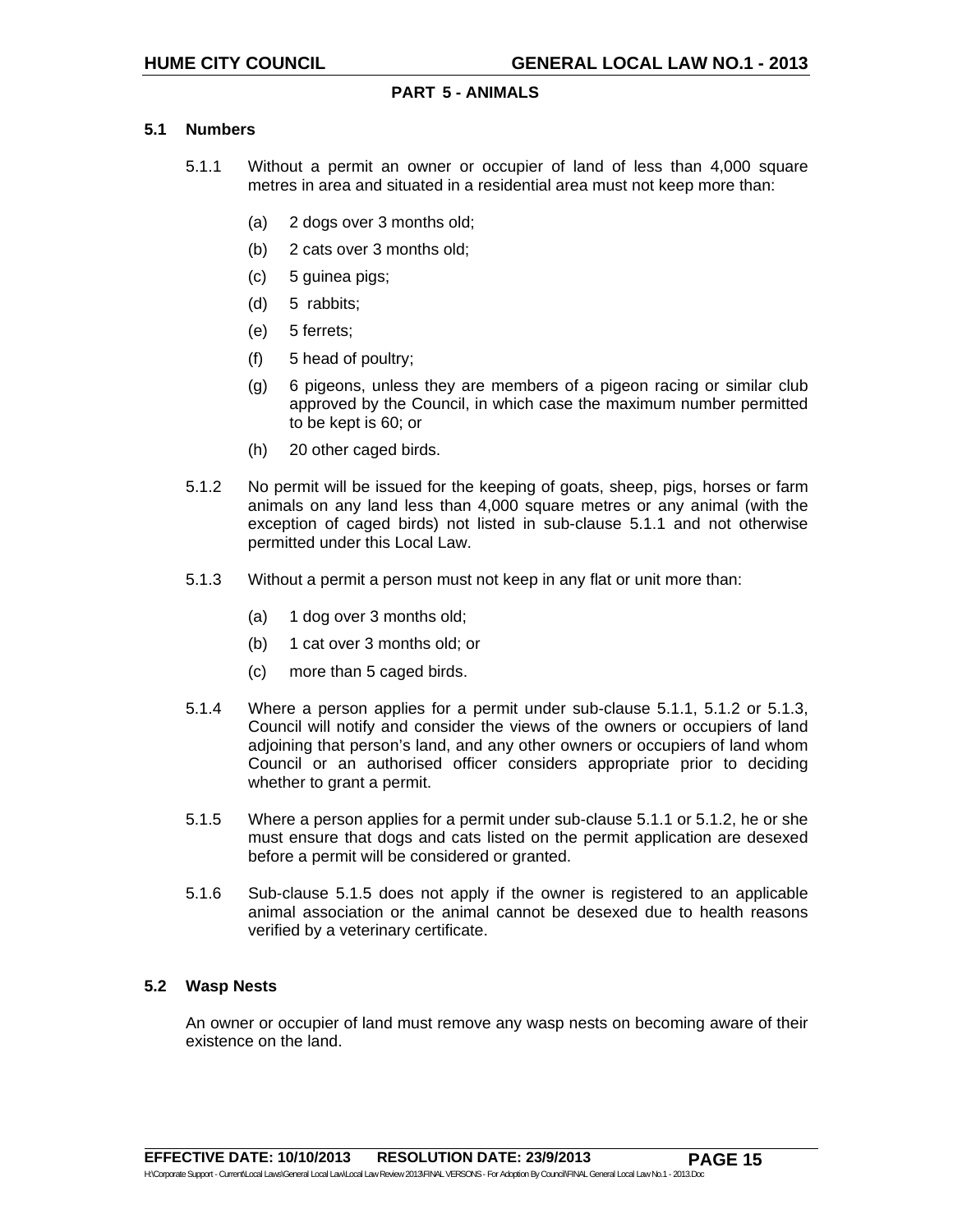#### **5.3 Housing**

- 5.3.1 An owner or occupier of land must ensure that the land and any structure on it used for animal housing must be maintained:
	- (a) in a clean, inoffensive and sanitary condition;
	- (b) so as not to cause any nuisance; and
	- (c) to the satisfaction of Council or an authorised officer.
- 5.3.2 All poultry must be kept in a poultry house, for which a permit must be obtained from Council.
- 5.3.3 All animals that are subject to sub-clause 5.1.1, 5.1.2 or 5.1.3 must be housed in accordance with any applicable Victorian State Government Code of Practice that may exist relevant to the welfare and housing of the particular species of animal involved.

#### **5.4 Wandering Stock**

An owner or occupier of land on which any animal is kept must ensure that the land is adequately fenced so as to prevent the escape of any animal from the land.

#### **PART 6 - ADMINISTRATION**

#### **6.1 Permits**

- 6.1.1 An application for a permit under this Local Law must be in the form of Schedule 1 of this Local Law and accompanied by the appropriate fee as prescribed by Council.
- 6.1.2 Council or an authorised officer may require an applicant to supply additional information or to give public notice of the application.
- 6.1.3 Council may exempt any person from the requirement to obtain a permit under this Local Law.

#### **6.2 Direction of Authorised Officer**

An authorised officer may, by serving a Notice to Comply in the form of Schedule 2 of this Local Law, make any reasonable direction to a person:

- 6.2.1 in respect of any matter under this Local Law; or
- 6.2.2 a person's use of a municipal place, public place or road.

#### **6.3 Power of Authorised Officer – Urgent Circumstances**

An authorised officer may act to remedy any circumstance which threatens a person's life, health or property, or an animal, without serving a notice under clause 6.2, provided that:

(a) the circumstance arises out of a person's use of a municipal place, public place or road, or failure to comply with a provision of this Local Law;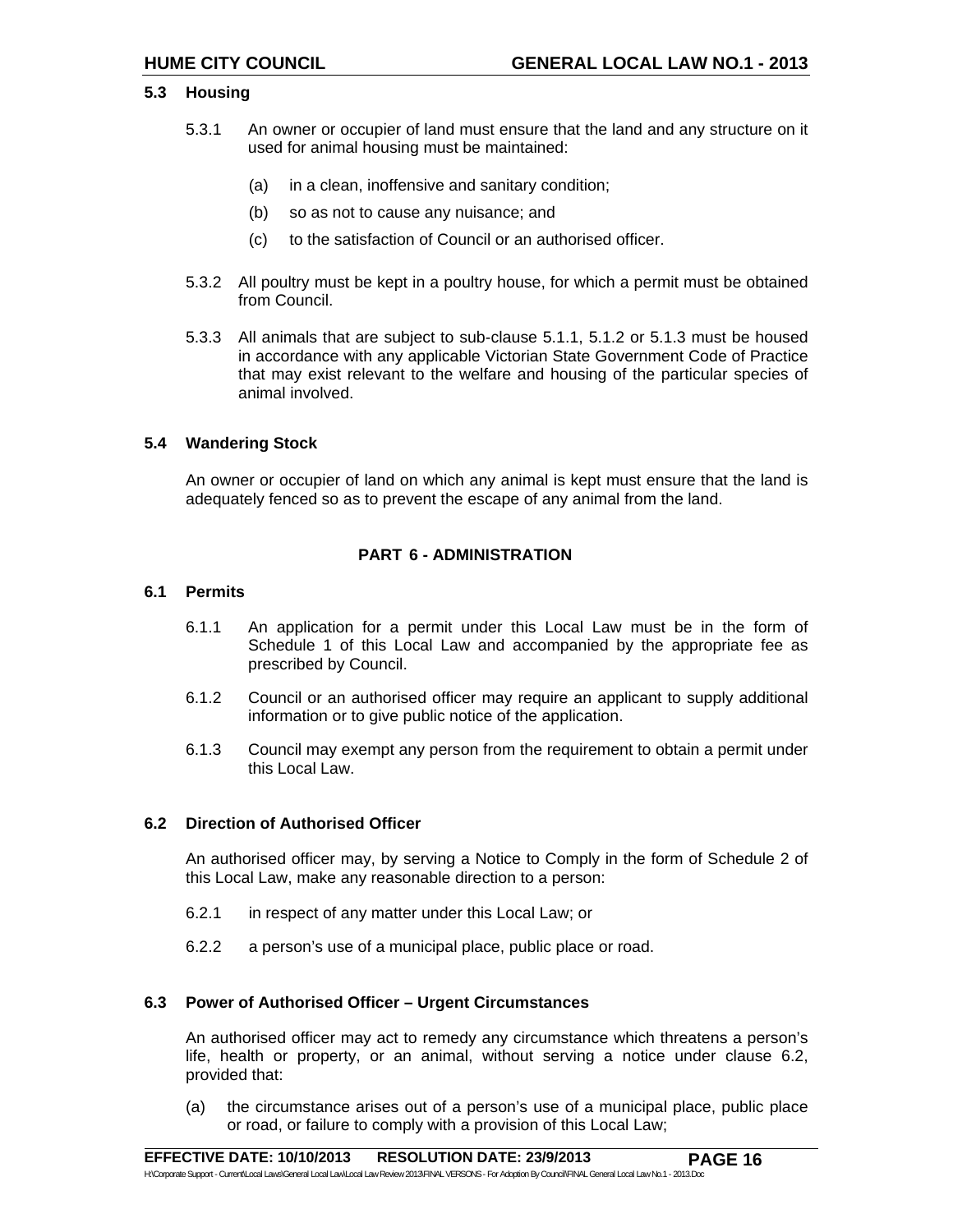- (b) the action taken is no more than the minimum reasonably necessary to remedy the urgent circumstance; and
- (c) the person to whom a notice under clause 6.2 would have otherwise been served, as soon as possible, is notified of the urgent circumstance and the action taken to remedy it.

## **6.4 Impounding**

- 6.4.1 An authorised officer may:
	- (a) impound any item that encroaches or obstructs the free use of a municipal place or a road, or any item which contravenes or is being used in contravention of this Local Law;
	- (b) release the item to its owner on payment of a fee determined by Council, which is not to exceed an amount that reasonably represents the cost to Council of impounding, keeping and releasing the item; and
	- (c) sell, destroy, dispose of or give away the impounded item if the owner of the item has not paid the fee within 14 days of service of the notice under sub-clause 6.2 or after taking the steps required under sub-clause 6.4.3.
	- 6.4.2 If an authorised officer impounds an item under this Local Law he or she must serve on the owner a notice in a form approved by Council as soon as possible after the impoundment.
	- 6.4.3 If the identity or whereabouts of the owner of an item impounded under this Local Law are unknown, Council must take reasonable steps to ascertain the owner's identity and or whereabouts prior to exercising its powers under subclause 6.4.1.
- 6.4.4 Council is entitled to retain out of the proceeds of sale of any impounded item, its reasonable costs incurred in impounding, keeping and selling the item.

#### **PART 7 – ENFORCEMENT**

#### **7.1 Offences**

A person is guilty of an offence if the person:

- 7.1.1 does something which a provision of this Local Law prohibits to be done;
- 7.1.2 fails to do something which a provision of this Local Law requires to be done;
- 7.1.3 engages in activity without a current permit where a provision of this Local Law requires that the person obtain a permit before engaging in that activity;
- 7.1.4 breaches or fails to comply with a condition of a permit issued under this Local Law; or
- 7.1.5 fails to comply with a direction of an authorised officer under this Local Law.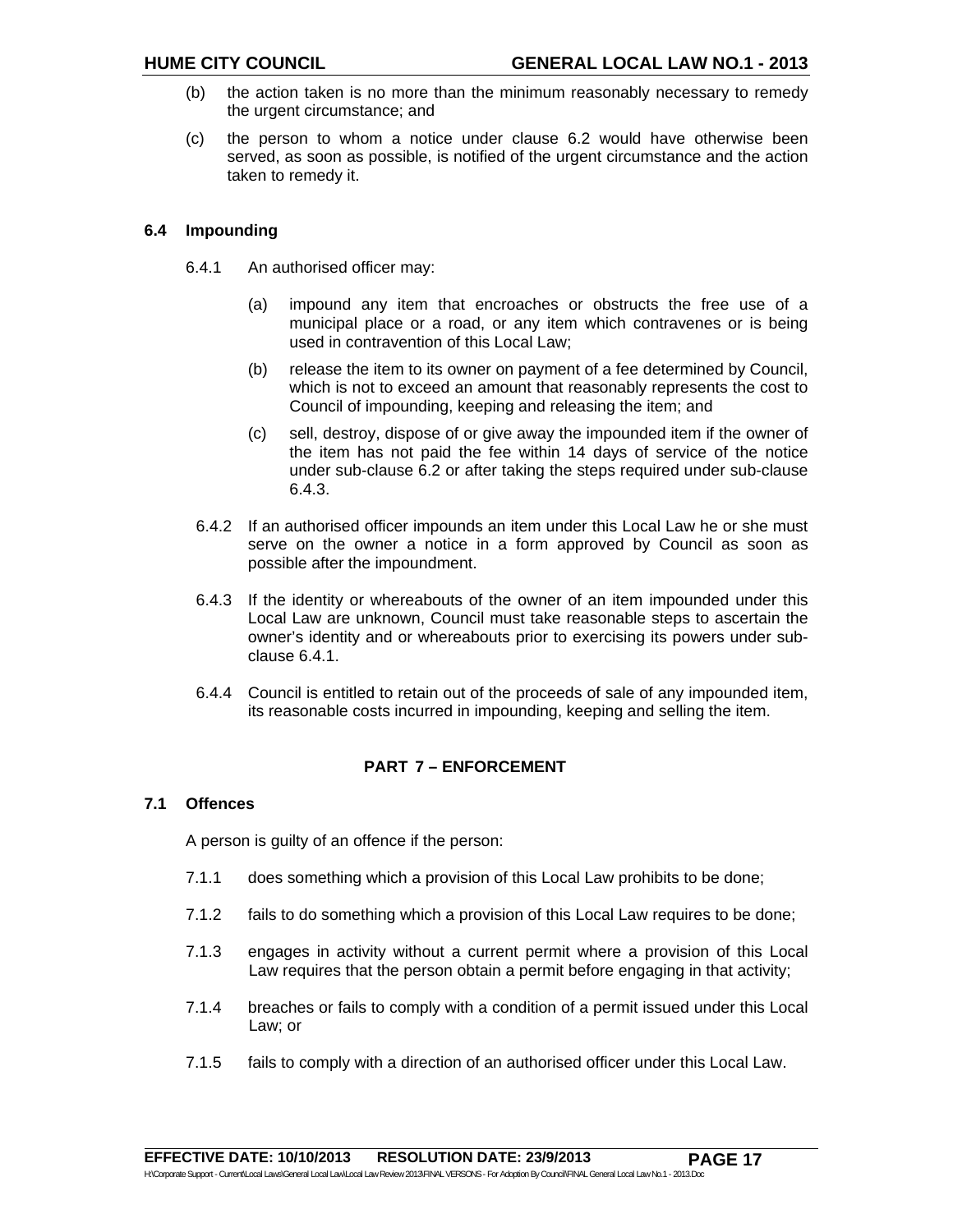#### **HUME CITY COUNCIL**

#### **Infringement Notice**  $7.2$

- $7.2.1$ Where an authorised officer reasonably believes that a person has committed an offence against this Local Law, the authorised officer may, as an alternative to a prosecution for the offence, issue to that person an infringement notice which complies with the requirements of the Infringements Act 2006.
- $7.2.2$ A person to whom an infringement notice has been issued must pay to Council the amount specified in the notice within 28 days.  $\mathbf{r}$  , point  $M = m_{\rm KH}$
- The amount of the fixed penalty in any infringement notice is 2 penalty units  $7.2.3$ except for any infringement notice citing an offence against Part 4 - Asset Protection in which case the fixed penalty is 10 penalty units.  $M_{\text{max}}$

He ilem to lis owner 60,09%

#### $7.3$ **Penalties**

A person guilty of an offence under this Local Law is subject to a maximum penalty of 20 penalty units.

Resolution for making this Local Law was agreed to by the Hume City Council on 23 September 2013.

| and                                                                                                                            |
|--------------------------------------------------------------------------------------------------------------------------------|
| THE COMMON SEAL of HUME CITY COUNCIL<br>was hereto affixed on the $7, Q \in \mathbb{R}$ , $\mathbb{R}$ , is in the presence of |
| <b>COUNCILLOR</b>                                                                                                              |
| <b>CHIEF EXECUTIVE OFFICER.</b>                                                                                                |

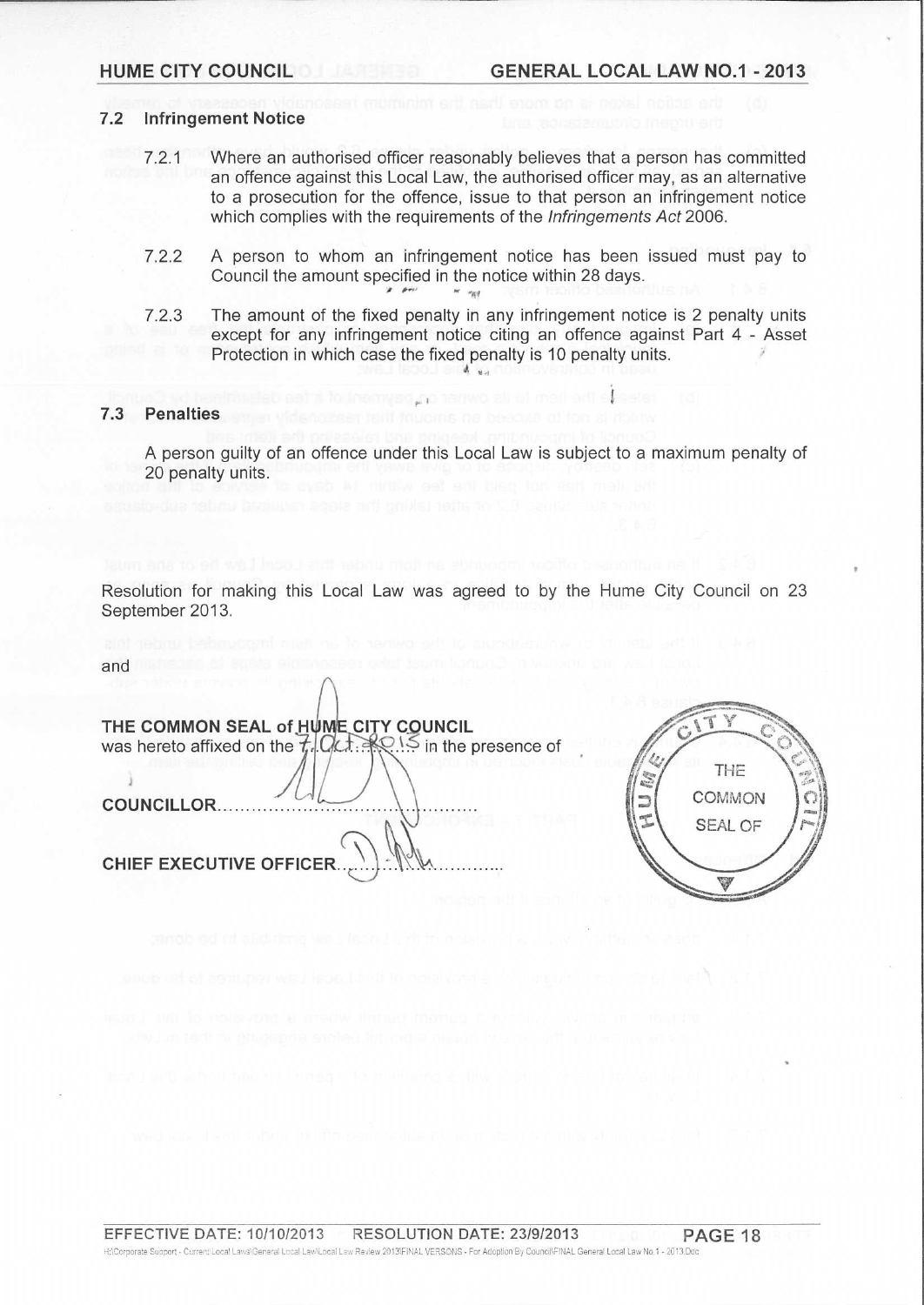# **SCHEDULE 1 APPLICATION FOR PERMIT**

| Ι,                           |                                       |                               |  |  |  |
|------------------------------|---------------------------------------|-------------------------------|--|--|--|
| of,                          | (Name of Applicant)                   |                               |  |  |  |
|                              | (Address)                             |                               |  |  |  |
|                              |                                       |                               |  |  |  |
|                              | (Type of Permit)                      |                               |  |  |  |
|                              | The relevant details are as follows - |                               |  |  |  |
| $I$ apply to :               |                                       |                               |  |  |  |
|                              |                                       |                               |  |  |  |
|                              |                                       |                               |  |  |  |
|                              |                                       |                               |  |  |  |
|                              |                                       |                               |  |  |  |
|                              |                                       |                               |  |  |  |
|                              |                                       |                               |  |  |  |
| between the following times: |                                       | and                           |  |  |  |
| Date:                        |                                       |                               |  |  |  |
|                              |                                       | (Signed by Applicant)         |  |  |  |
| Fees:                        |                                       |                               |  |  |  |
|                              |                                       | (Signature of Owner Where Req |  |  |  |
|                              |                                       | uired)                        |  |  |  |
| Paid:                        |                                       | (Name of Owner)               |  |  |  |
| Receipt No.:                 |                                       |                               |  |  |  |
|                              |                                       | (Address of Owner)            |  |  |  |

*Council is collecting the information on this form so that it may consider your application for a permit in accordance with General Local Law No.1 - 2013. The information will be used by Council in connection with the administration and enforcement of the Local Law and will be used solely by Council for that primary purpose or directly related purposes. If you fail to provide this information, your application may not be processed. You may access your personal information by contacting Council on 9205 2200.*